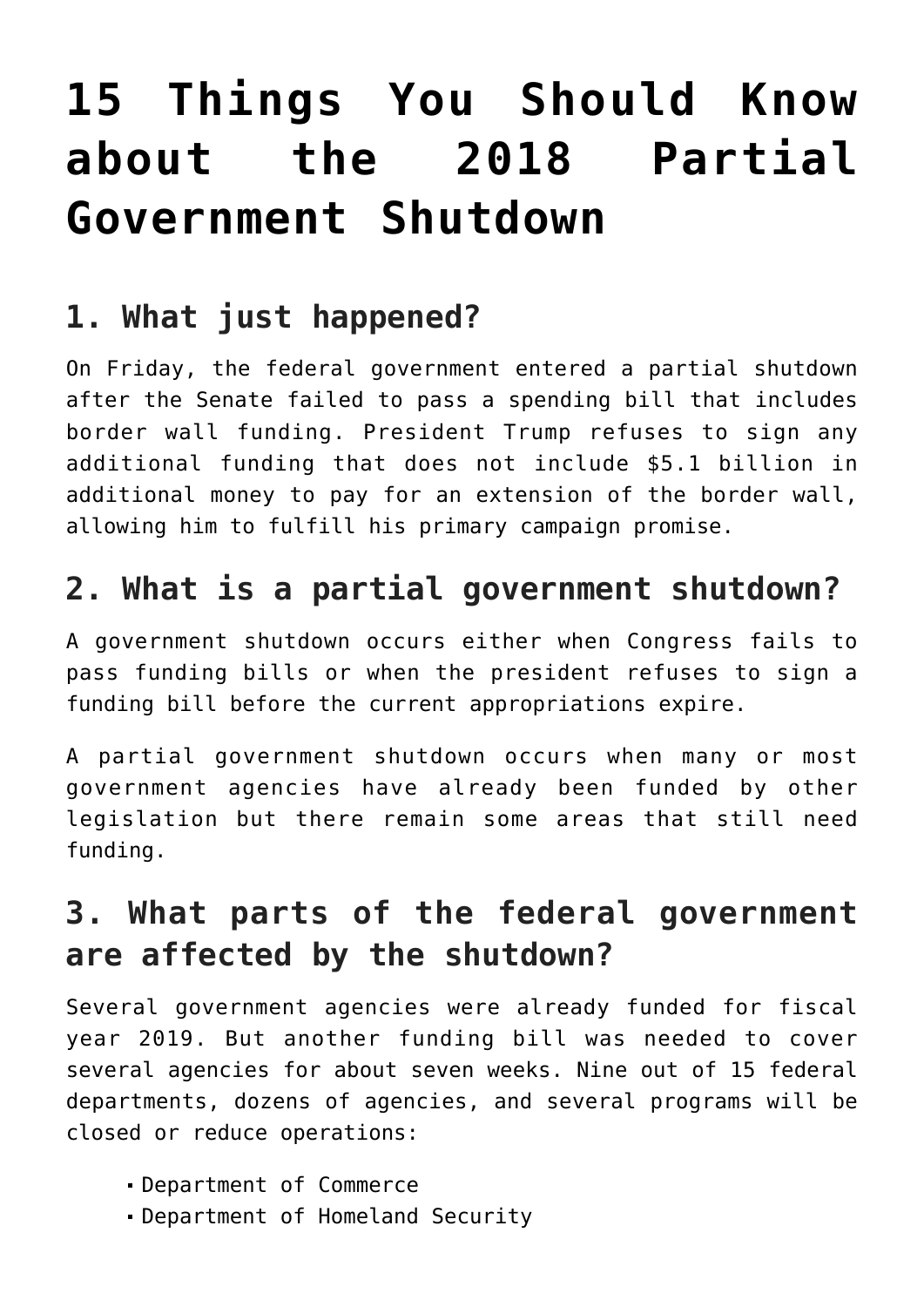- Department of Housing and Urban Development
- Department of Interior
- Department of Justice
- Department of State
- Department of Transportation
- Environment Protection Agency (EPA)
- Federal Drug Administration (FDA)
- United States Department of Agriculture (USDA)
- Programs related to science, financial services, and other agencies
- The National Flood Insurance Program
- The Violence Against Women Act
- The Pesticide Registration Improvement Act
- Temporary Assistance for Needy Families
- Immigration extensions (EB-5, E-Verify, Conrad 30 program for international medical school graduates, Special Immigrant Religious Workers program, and H2B returning worker authority for DHS)
- The Chemical Facility Anti-Terrorism Standards Act
- Two expiring provisions of the Pandemic All-Hazards Preparedness Act
- Medicaid Money-Follows-the-Person and Spousal Impoverishment, through March 31

# **4. Will federal law enforcement be affected?**

According to the Senate Appropriations Committee, more than 41,000 federal law enforcement and correctional officers will be affected, including:

- 2,614 ATF agents
- 16,742 Bureau of Prisons correctional officers
- 13,709 FBI agents
- 3,600 deputy US Marshals
- 4,399 DEA agents
- 54,000 Customs and Border Protection agents and customs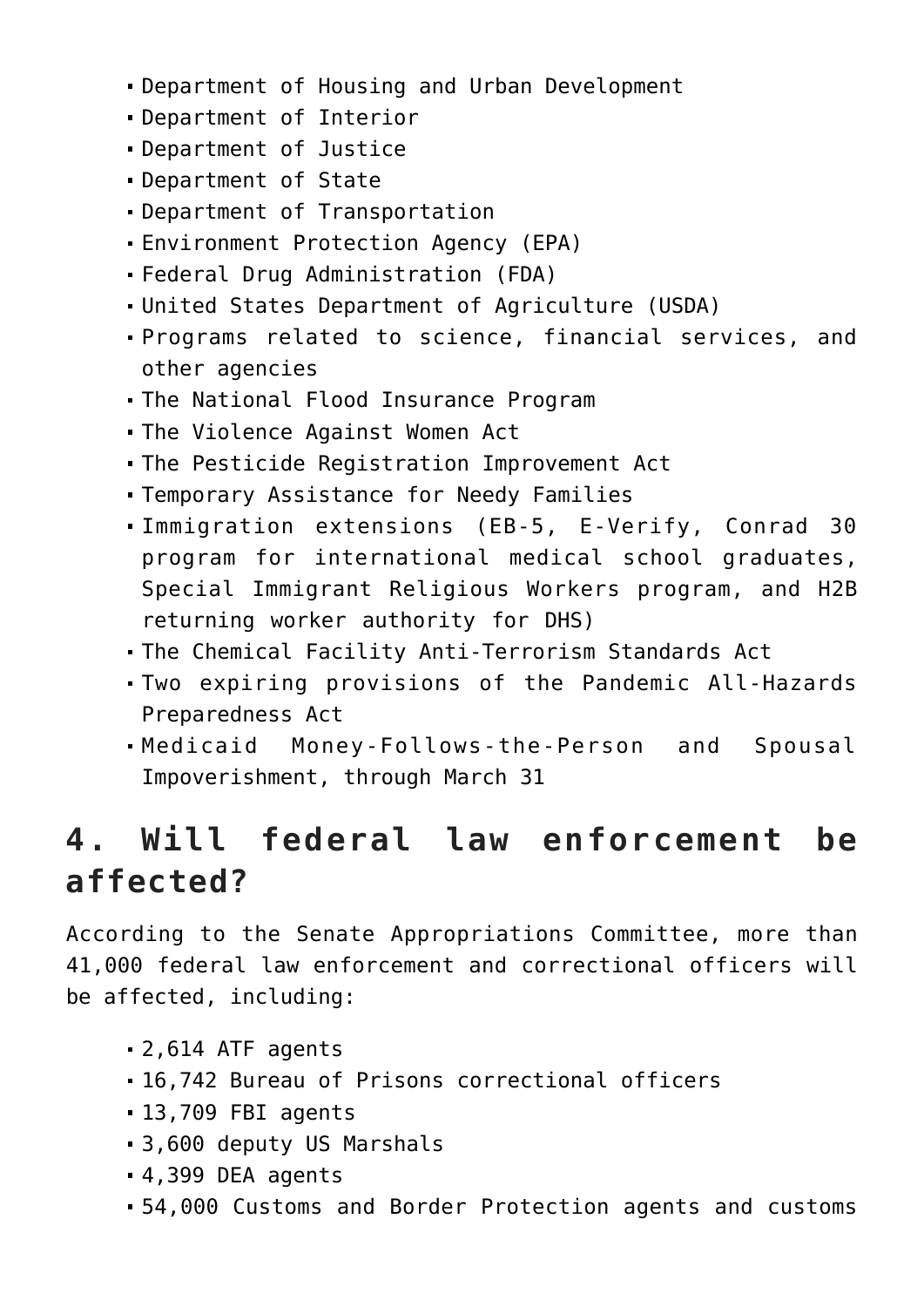```
officers
42,000 Coast Guard employees
```
# **5. Why don't government agencies just ignore the shutdown?**

Under a federal law known as the **Anti-Deficiency Act**, it can be a felony to spend taxpayer money without an appropriation from Congress.

#### **6. Why does Congress have to vote to keep funding the government?**

The US Constitution grants Congress the power to allocate all funds collected through taxes ("No money shall be drawn from the Treasury, but in Consequence of Appropriations made by Law."). Most government spending is mandatory spending, which means Congress has passed a law requiring monies to be used for specific purposes. Examples of mandatory spending are Medicare and Medicaid, Social Security, and unemployment benefits.

Approximately 35 percent of government spending, though, is non-discretionary spending. This type of spending includes spending on such things as defense, homeland security, and education. For the federal agencies to receive this funding, Congress has to authorize this spending. In December, Congress passed the [Further Additional Continuing Appropriations Act,](https://www.congress.gov/bill/115th-congress/house-joint-resolution/124) [2018 \(HR 1370\),](https://www.congress.gov/bill/115th-congress/house-joint-resolution/124) which provides non-discretionary funding through January 19, 2018.

#### **7. The entire government doesn't actually shut down during a government shutdown, does it?**

No. Even in a full, rather than partial, shutdown, programs deemed "essential"—which include, among other agencies and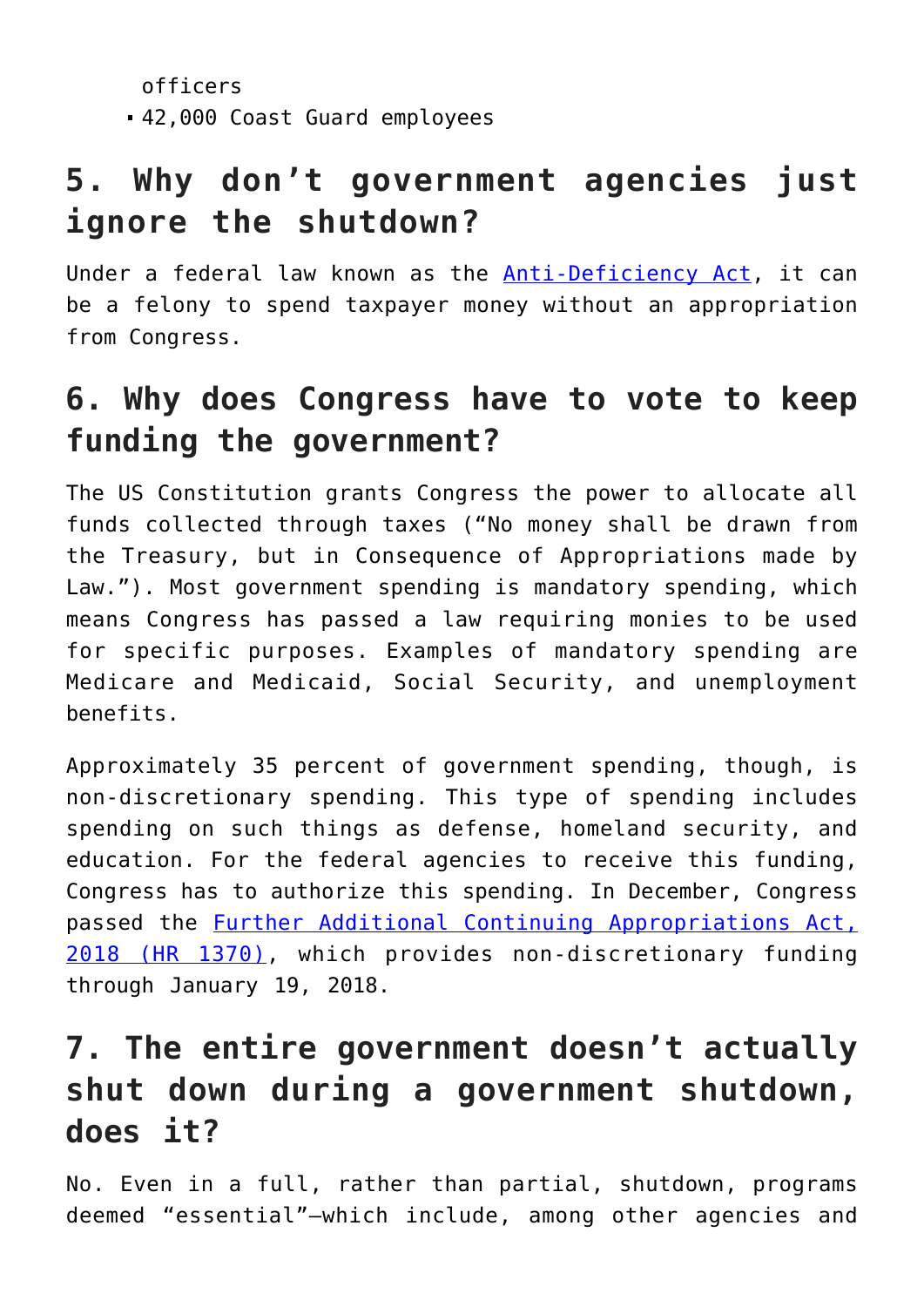services, the military, air traffic control, food inspections, etc.—would continue as normal. "Non-essential" programs and services such as national parks and federal museums would be closed. Federal workers deemed non-essential would also be furloughed.

# **8. Are government benefit checks affected by a shutdown?**

Not directly. Benefits like Social Security, Medicare, and retirement for veterans are mandatory spending, so they are unaffected. However, if the workers who mail the checks are considered "non-essential," it may result in delays in the checks being sent out.

#### **9. How do lawmakers work if the Capitol is shut down and their workers are furloughed?**

Congress is exempted from the furloughs, and the Capitol building will stay open, so lawmakers aren't really affected. Several types of executive branch officials and employees are also not subject to furlough. These include the president, presidential appointees, and federal employees deemed excepted by the Office of Public Management.

# **10. Will I still get mail during the shutdown?**

Yes. The United States Postal Service is exempt from the federal government shutdown because it does not receive its budget from annual appropriations from Congress.

#### **11. Will government workers still get**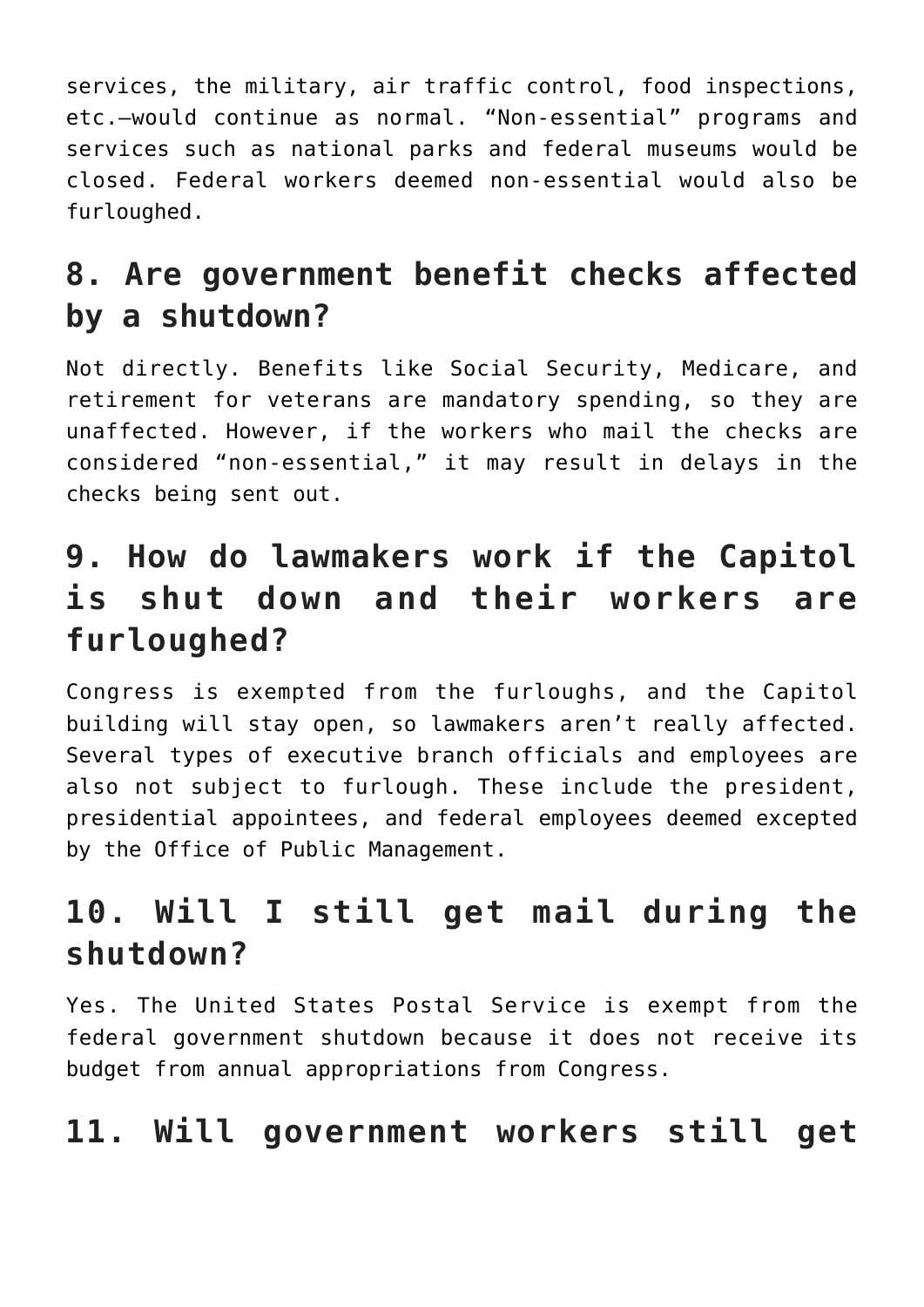# **paid?**

Federal workers placed on furlough will not get paid during a shutdown. However, after past shutdowns, Congress has always voted to pay furloughed workers retroactively.

# **12. Will the shutdown save the government money?**

Not if past shutdowns are any indication. The [Committee for a](http://news.yahoo.com/government-shutdown-101-12-ways-could-affect-181434269.html) [Responsible Federal Budget reports](http://news.yahoo.com/government-shutdown-101-12-ways-could-affect-181434269.html) that estimates vary widely, but "evidence suggests that shutdowns tend to cost, not save, money." A recent shutdown cost the government \$1.4 billion, according to an estimate by the Office of Management and Budget.

#### **13. So we've had such shutdowns before?**

Since 1976, there have been almost two dozen shutdowns—including three under President Trump. However, before the 1980s, the government continued operating at reduced levels without furloughing workers. The two shutdowns in 2018 lasted mere days, while the shutdown in 2013 lasted 16 days.

Prior to that was the longest shutdown in modern history—a 21 day shutdown in December 1995 that came soon after a five-day shutdown that lasted from November 13-19. Those shutdowns were sparked by a disagreement over tax cuts between then-President Bill Clinton and former House Speaker Newt Gingrich.

# **14. Since the Republicans have a majority in the House and Senate, why can't they just pass the spending bill?**

Because the spending bill requires a filibuster-proof majority to pass in the Senate, Republicans need several Democrats to